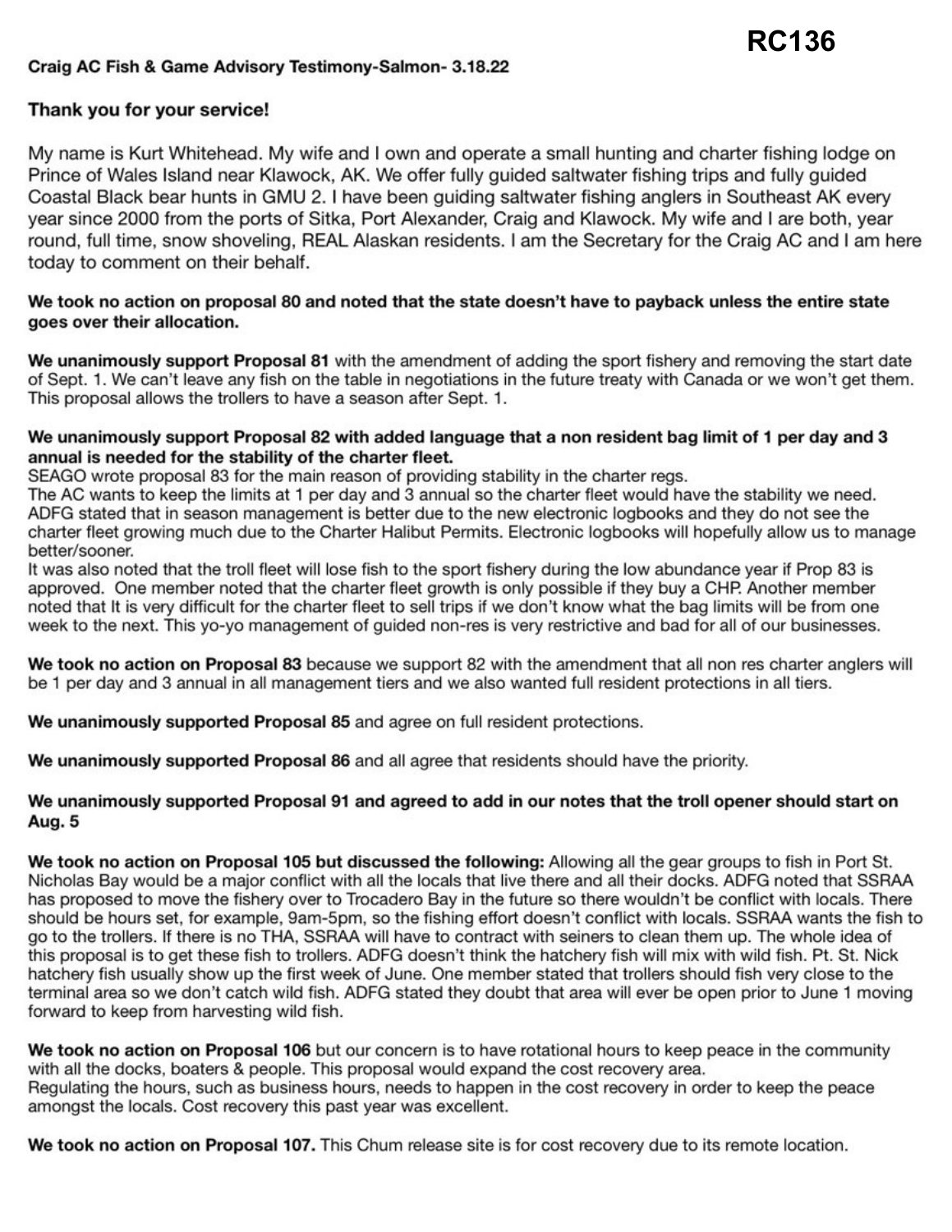We unanimously support Proposal 110 which will require reporting and recovery of lost gill net gear. A lost gill net is a navigation hazard, kills animals and pollutes the water.

**We unanimously oppose Proposal 113 regarding mesh size on gill nets.** If the proposal is approved then the mesh size will be restrictive.

We took no action on Proposal 114 and noted that Hand trollers can use down riggers during the winter season but currently can not use them in the summer. This proposal wants to use a down rigger year round. Enforcement will be an issue.

We unanimously opposed 115 which seeks to change the start date of winter troll to Oct. 1. We are not in favor of changing the dates.

**We unanimously support Proposal 119 which deals with boundary lines.** This was passed at the BOF six years ago but was later sunsetted. This proposal clearly denotes a boundary line that is currently confusing.

We unanimously support Proposal 120: This proposal is the sister proposal to 119.

**We unanimously support Proposal 125** which clarifies subsistence language for the taking of coho and king.

**We unanimously oppose Proposal 129 which would allow a C&T finding on the Klawock River.** We do not support changing the dates. The sockeye are showing up later so there's a potential to catch sockeye while fishing for coho. The potential of harvesting sockeye is possible which would be a negative impact since there is a conservation concern for them. We support more fishing for coho and a higher annual limit for coho but the issue is harvesting sockeye if allowed to fish earlier. **We are in support if there is an amendment.** We support a lhigher annual coho limit but there is no need to fish above the bridge where the sockeye mainly congregate and risk catching sockeye. There are plenty of coho below the bridge to catch.

We took no action on Proposal 130 because Klawock River and Klawock Lake are federal waters. We are in support of the proposal but without seeing the lat/longs and not knowing if it goes into federal waters this prompted us to take no motion.

We unanimously support Proposal 143 with the wording change: "Require in season reporting of unguided nonresident sport fish harvest....."

ADFG gets good info from surveys but ADFG is content with the overall response with current regs. ADFG would have a big job getting this proposal in the works. The RAC has looked at limiting the unguided non-resident anglers. We are all in favor of making unguided non-res anglers being regulated. Guided non-res anglers are already very regulated.

**We unanimously support Proposal 144** which would establish a logbook program for rented vessels in SE AK.

**We took no action on Proposal 145** which would reduce the bag limits for coho and sockeye because the way its written now, it would also affect the guided non-residents who are already very regulated.

#### **We oppose Proposal 152 which would close a portions 108 creek but we would support it if the closure was confined to 300' above and 300' below the lower falls.**

ADG noted that this coming summer is the last return of fish for the hatchery so many are worried that overfishing of 108 creek will later happen unless this proposal is approved. The way this prop is currently written, it would close most of the creek but the **intent** of the prop at the East POW meeting was to close 300' above and 300' below the LOWER falls because the fishing pressure is intense in low water years since the fish are trapped in the pool and/or cannot get about the falls. Released fish also suffer a high mortality due to the low water and the closure of the Whale Pass fish hatchery/poor run returns has and will continue to shift fishing pressure to 108 creek.

**We oppose Proposal 153 which would close a portion of Log Jam creek as written but would support the closure with the change to 300' above and 300' below the falls during the months of July, August** & **September.** We support it to protect coho but wanted the closure confined to the summer because its a good spot to fish cutthroat during other times of the year. The way the proposal is currently written will effectively close the whole stream but we have noted that the proposals intent was not supposed to close it year round but rather to